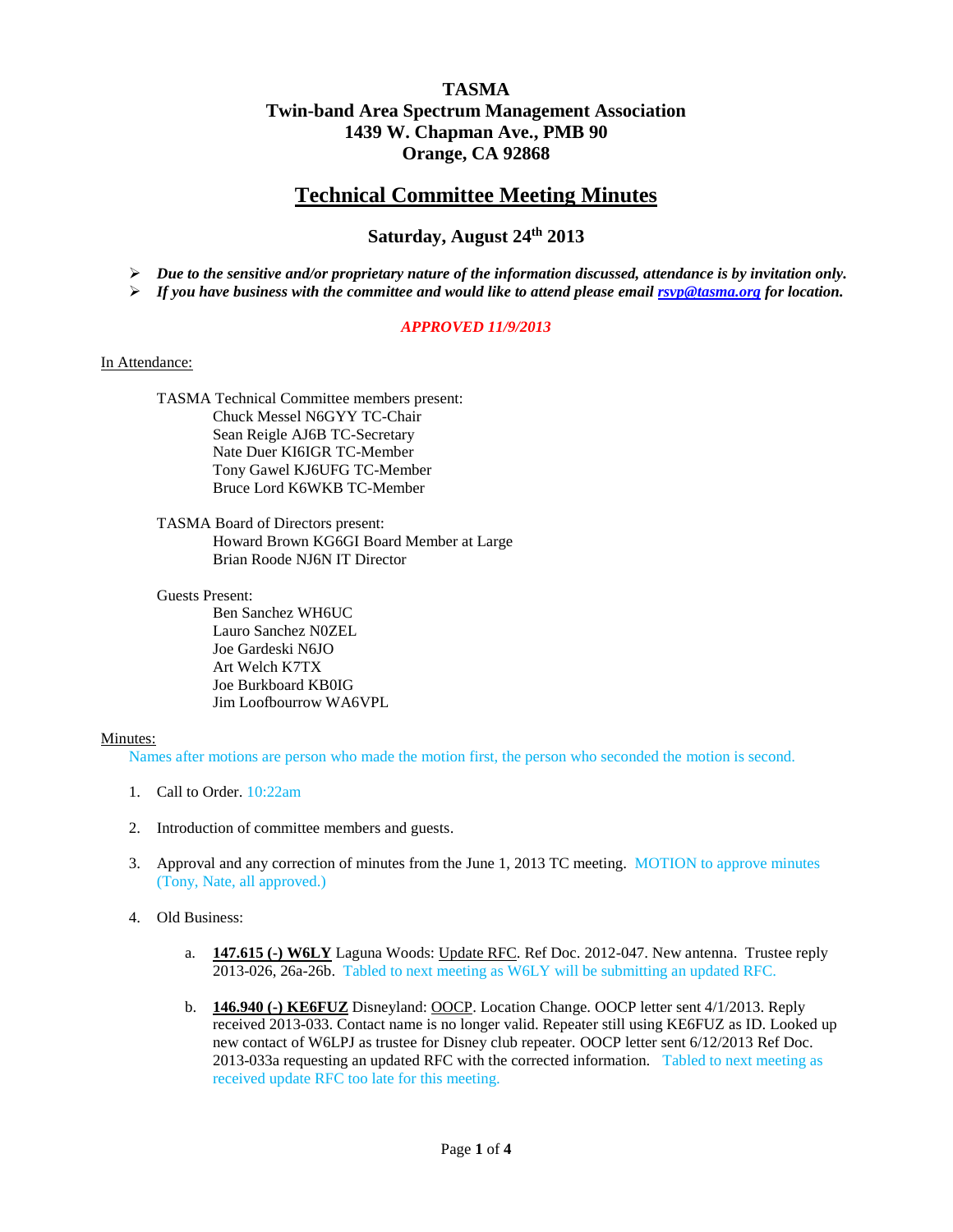- c. **147.705 (-) WB6CDF** North Yucca Valley: OOCP. Observed off Air. OOCP letter sent 4/1/2013. Reply Doc. Email 2013-023c repeater is on the air. TC acknowledges.
- d. **146.160 (+) KD6QLT** Palm Springs: OOCP. Observed off Air. OOCP letter sent 4/1/2013. Reply 2013-025, 2013-025a. Repeater offline, trustee requested time to get repeater back on the air by October 1, 2013. No action required.
- 5. Interference complaints:
	- a. **147.615 (-) W6LY** submitted by **KC6BEU**. Laguna Woods: OOCP. Location Change, power change, antenna change, increased height. Ref Doc. 2013-047, 2013-047a. W6LY submitted a new RFC Ref Doc 2012-047. KC6BEU Ref Doc. 2013-047a MOTION for recommendation that parties work out their interference complaint with each other to a mutually acceptable solution and that N6NIK repeater install an output tone. (Nate, Tony, all approved.) W6LY and N6NIK repeaters accepted the TCs recommendation at meeting. W6LY and N6NIK repeaters are to issue new RFC updates as system changes have not been placed in database as of meeting.
	- b. **146.895 (-) W6KRW** submitted from: **146.895 (-) KD6OI**. Complaint 2012-029. OOCP 2013-042, OOCP 2013-043. Notified Complainant 2013-042-043: Trustee Reply 2013-042a: Trustee has complied with OOCP. Complainant notification 2013-42d. MOTION to close complaint as no further issues have been reported (Nate, Tony, all approved.)
	- c. **145.440 (-) N6NIK** submitted by **N6USO**, submitted 12/27/2011. OOCP letter sent 4/1/2013 Trustee reply 2013-034. 2<sup>nd</sup> OOCP letter sent 2013-048,048a. 2013-048d reply from N6USO on interference status. MOTION to recommend N6NIK repeater change output power and reposition antenna and to close complaint if no further issues are reported by next meeting (Sean, Nate, all approved.) N6NIK repeater is to issue update RFC with changes when completed.
- 6. Build out test coordinations: (not on the air yet)
	- a. **146.760 (-) K6DK** Flash II, Barstow (build out by10/2013) RFC 2011-102. Test Coordination 2013-050.
	- b. **147.150 (+) K6DK** Burnt Peak (build out by 10/2013) RFC 2011-102. Test Coordination 2013-050.
	- c. **147.150 (+) K6DK** Shamrock Peak (build out by 10/2013) RFC 2011-102. Test Coordination 2013- 050. No action required.
	- d. **147.030 (+) N6XPG** Green Valley Lake (build out by 10/2013) RFC email 2012-004. Test Coordination 2013-039. No action required.
	- e. **147.000 (+) K6CLX** Calexico: (build out by 02/2014) RFC 2013-019. Test Coordination 2013-019a. Trustee reply 2013-019c. TC notified on the air. MOTION to move to test coordination status until 5/2014 (Bruce, Tony, all approved.)
	- f. **147.330 (+)W6CDW** Elsinore Peak:. (build out by 9/2013) RFC 2013-017. Test Coordination 2013- 017a. No action required.
	- g. **147.495 (-) KB9NDN** San Marcos: (build out 2/2013) RFC 2012-037. Tabled from previous TC meeting. Trustee requests to withdraw RFC per 2013-059. TC acknowledges.
- 7. Built out test coordinations: (on the air)
	- a. **147.765 (-) KJ6NLG** Victorville (test ending 08/2013) RFC 2012-050. Trustee 2013-041 notified on the air. MOTION to approve final coordination (Tony, Sean, all approved.)
	- b. **147.435 (146.400) KE6RRI** Oat Mountain (test ending 08/2013) RFC Email 2012-008. TC observed on the air. MOTION to approve final coordination (Nate, Bruce, all approved.)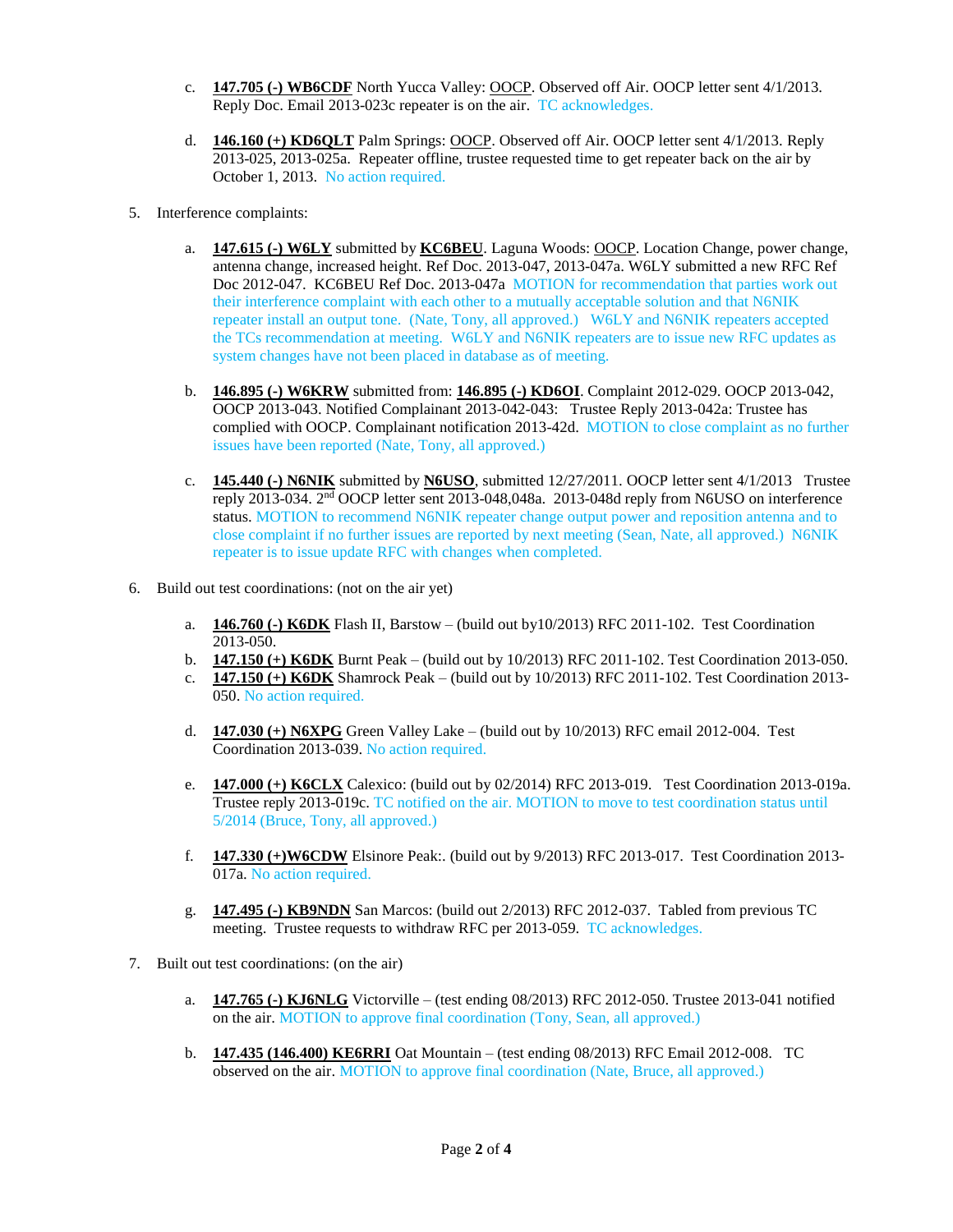- c. **144.505 (145.105) WF6OCS** Oceanside (test ending 08/2013) RFC 2012-049. Trustee at meeting. Trustee email 2013-060 MOTION to approve final coordination (Sean, Tony, all approved.)
- d. **147.915 (-) K6COV** Anaheim: (test ending 12/2013) RFC 2013-031c. Trustee email 2013-031b notified TC on the air. No action required.
- e. **147.855 (-) WW6Y** Victorville: (test ending 8/2013) RFC 2013-052. Trustee email 2013-052a notified TC on the air. MOTION to approve final coordination (Tony, Nate, all approved.)
- 8. Coordination Waiting List:

|              | Date:      | <b>Call Sign:</b> | RFC:          | <b>Location:</b>         |
|--------------|------------|-------------------|---------------|--------------------------|
| a.           | 04/03/2009 | K6AMS             | 2009-040      | <b>Running Springs</b>   |
| b.           | 05/25/2009 | KF6HKM            | 2009-05-25 EM | Contractor's Point (P25) |
| c.           | 05/25/2009 | KF6HKM            | 2009-05-25 EM | Oat Mountain (P25)       |
| d.           | 06/05/2009 | W6GAN             | 2009-082      | Sylmar                   |
| e.           | 07/01/2009 | W6ARD             |               | Long Beach               |
| f.           | 08/10/2009 | <b>K6RRR</b>      |               | Mt Otay (P25)            |
| g.           | 03/31/2010 | N1SAT             | 2010-059      | Claremont Mesa           |
| h.           | 11/12/2011 | KG6YPA            | 2011-067      | <b>Running Springs</b>   |
| i.           | 11/12/2011 | W6GRG             | 2011-063      | Simi Valley              |
| $\mathbf{1}$ | 12/01/2012 | W6NUT             | 2012-009 EM   | Contractor's Point       |
| k.           | 5/18/2013  | N6OS              | 2013-032      | Yucca Valley             |

**TC reviewed waiting list and wishes applicants that are on the waiting state their intentions of remaining on the waiting list. Applicants please contact Chuck N6GYY at [tc-chair@tasma.org.](mailto:tc-chair@tasma.org) Applicants that do not express a desire to remain on the waiting list for a geographical area may be removed.**

- 9. New Business:
	- a. **145.160 (-) N6SYC** Ojai: RFC 2013-039c RFC for new repeater. MOTION to approve test coordination for 9 months. (Sean, Tony, all approved.)
	- b. **448.860 (-) N6RTR** Crestline: RFC 2013-040. N6RTR has removed request per Trustee 2013-040a. TC acknowledges.
	- c. **145.280 (-) K6THQ** West Covina: RFC 2013-043 RFC for new repeater. MOTION to approve test coordination with power changes (Sean, Tony, 3/1 approved.)
	- d. **145.120 (-) WA6VPL** Gravel Peak: RFC 2013-044 RFC location update. Repeater already moved. MOTION to approve test coordination for 3 months (Sean, Nate, all approved.)
	- e. **449.140 (-) WA6VPL** North Vandenberg AFB: RFC 2013-045 RFC location update. MOTION to approve test (move) coordination for 6 months under TASMA grandfather rules (Nate, Tony, all approved.)
	- f. **147.765 (-) KW6PMC** Pine Mountain Club: RFC 2013-046 RFC for new (transfer) repeater. Notified trustee of repeater on same frequency in area K6VGA Ref Trustee email 2013-046b. Tabled until next meeting as RFC is incomplete.
	- g. **446.200 (-) K6CMD** Heaps Peak: RFC 2013-047 RFC update for new location. TC requested clarification 2013-047a. MOTION to approve final coordination under TASMA grandfather rules (Nate, Tony, all approved.)
	- h. **147.435 (146.400) N6BHU** Oat Mountain: RFC 2013-061 RFC update new owner. TC acknowledges.